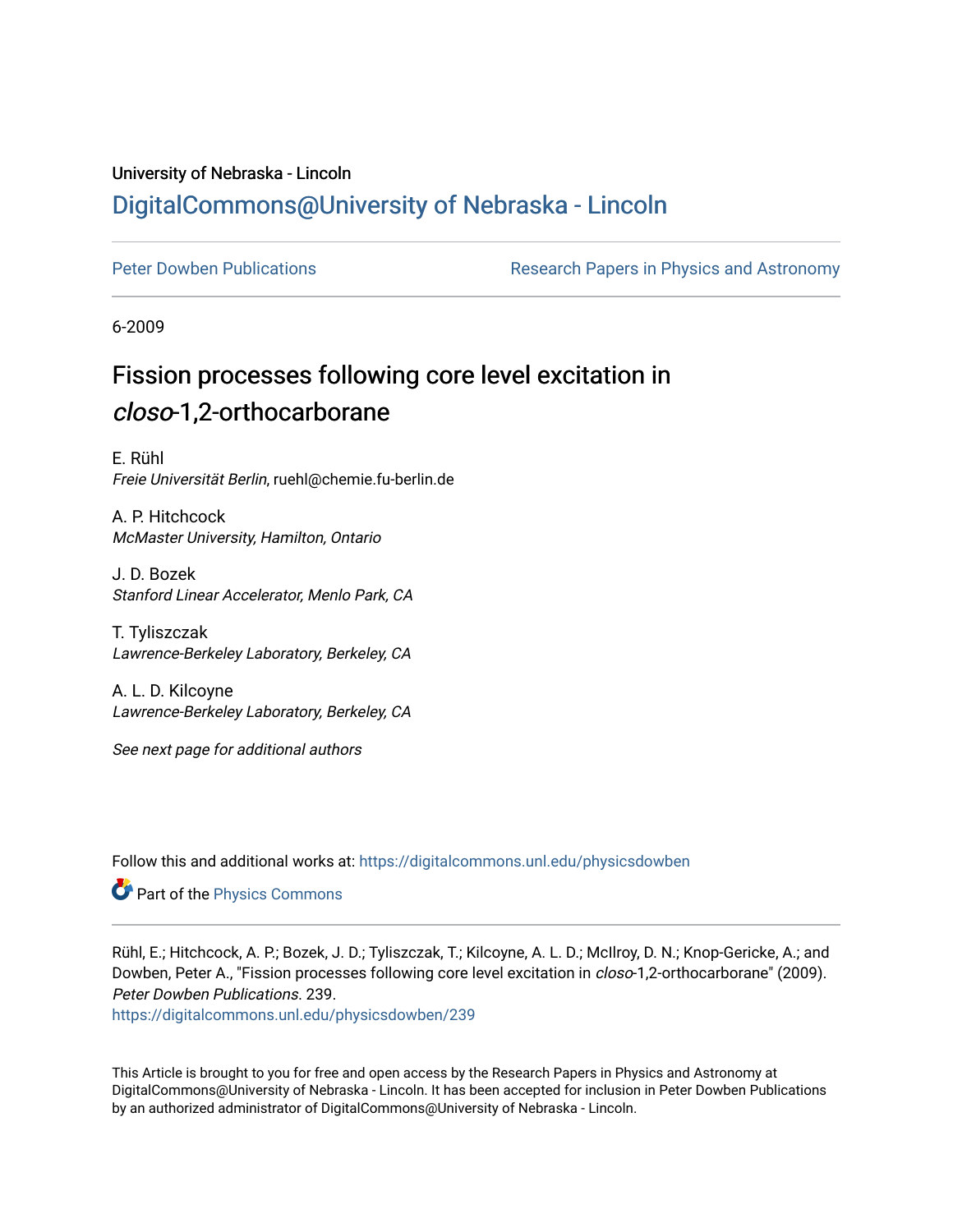### Authors

E. Rühl, A. P. Hitchcock, J. D. Bozek, T. Tyliszczak, A. L. D. Kilcoyne, D. N. McIlroy, A. Knop-Gericke, and Peter A. Dowben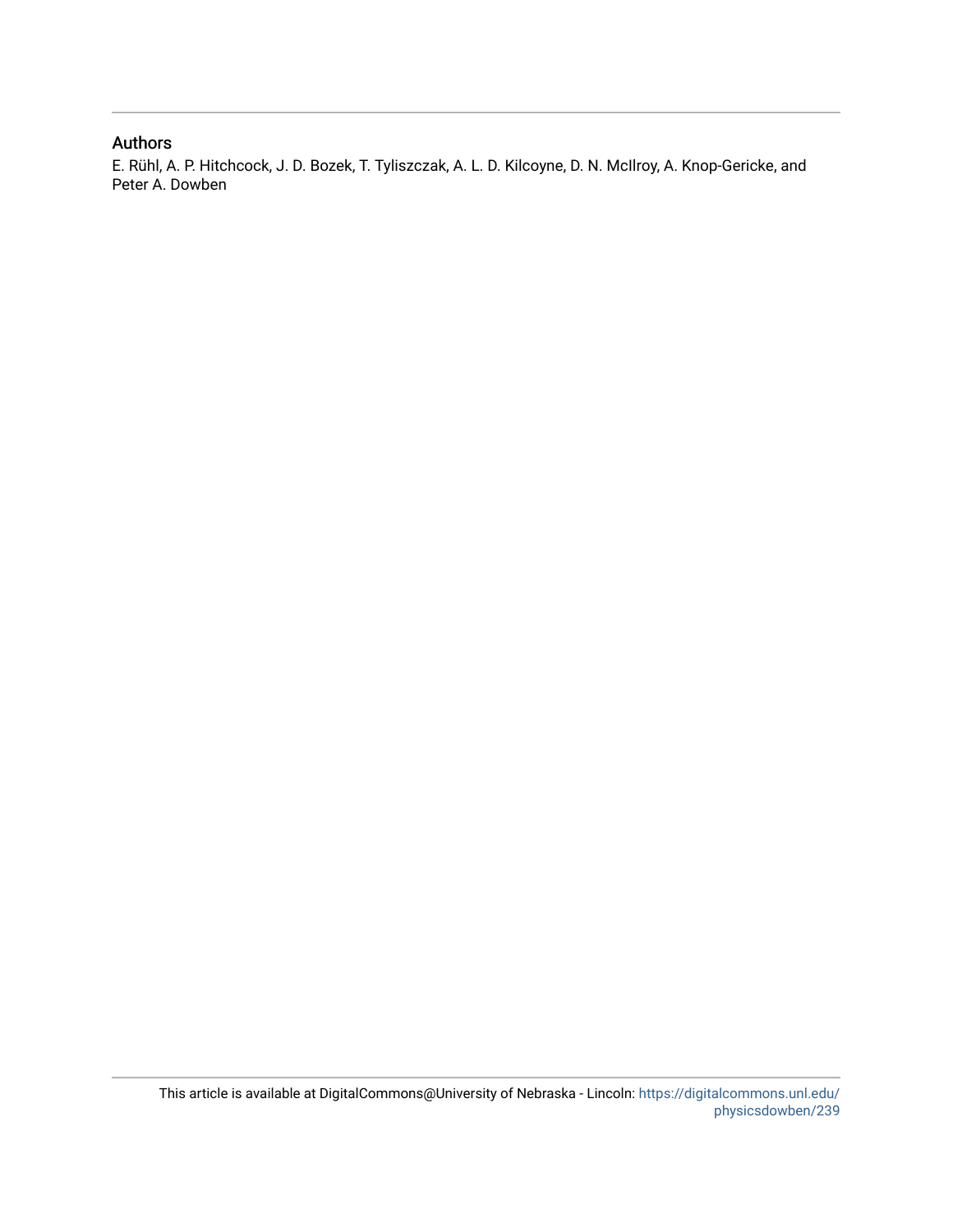

# Fission processes following core level excitation in *closo*-1,2-orthocarborane

### E. Rühl<sup>\*, 1</sup>, A. P. Hitchcock<sup>2</sup>, J. D. Bozek<sup>3</sup>, T. Tyliszczak<sup>4</sup>, A. L. D. Kilcoyne<sup>4</sup>, D. N. McIlroy<sup>5</sup>, A. Knop-Gericke<sup>6</sup>, and P. A. Dowben<sup>7</sup>

<sup>1</sup> Physikalische Chemie, Freie Universität Berlin, Takustr. 3, 14195 Berlin, Germany

<sup>2</sup> Department of Chemistry, McMaster University, Hamilton, Ontario, L8S 4M1, Canada

<sup>3</sup> Stanford Linear Accelerator, LCLS Project, 2575 Sand Hill Road, Menlo Park, CA 94025, USA

<sup>4</sup> Advanced Light Source, Lawrence-Berkeley Laboratory, Berkeley, CA 91420, USA

<sup>5</sup> Department of Physics, Engineering and Physics Bldg., University of Idaho, Moscow, ID 83844-0903, USA

 $6$  Fritz-Haber-Institut der Max-Planck-Gesellschaft, Faradayweg  $4-6$ , 14195 Berlin, Germany

 $^7$  Department of Physics and Astronomy, and the Nebraska Center for Materials and Nanoscience, University of Nebraska, Lincoln, NE 68588-0111, USA

Received 4 March 2009, accepted 13 May 2009 Published online 26 June 2009

PACS 32.80.Fb, 52.25.Jm, 82.30.Lp, 82.80.Rt

\* Corresponding author: e-mail ruehl@chemie.fu-berlin.de, Phone: +49 30 8385 2396, Fax: +49 30 8385 2717

Time-of-flight mass analysis with multi-stop coincidence detection was used to study the multi-cation ionic fragmentation of the closo carborane cage molecule closo-1,2-orthocarborane  $(C_2B_{10}H_{12})$  following inner-shell excitation in or above the B 1s regime. Electron ion coincidence spectra reveal the cationic products which are formed after core level excitation. Distinct changes in fragmentation pattern are observed as a

function of excitation energy. Photoelectron–photoion– photoion coincidence (PEPIPICO) spectroscopy was used to study the dominant fission routes in the core level excitation regime. Series of ion pairs are identified, where asymmetric fission dominates, leading to ion pairs of different mass. Suitable fission and fragmentation mechanisms are discussed.

© 2009 WILEY-VCH Verlag GmbH & Co. KGaA, Weinheim

 **1 Introduction** There has been a resurgence of interest in carborane chemistry. Although discovered in 1963 and followed quickly by a flurry of functionalization chemistry [1], the resurgence of interest in closo-1,2 dicarbadodecaborane (orthocarborane, Fig. 1) has been to some extent driven by the fact that this molecule is an excellent source for the fabrication of a semiconducting boron carbide  $[2-10]$ , a material suitable for the fabrication of solid state neutron detectors [3–9].

 The method of choice, at present, for making semiconducting boron carbides is to use closo-1,2-dicarbadodecaborane (orthocarborane) as a source gas in a plasma enhanced chemical vapor deposition (PECVD) for preparation of a semiconducting thin film. The resulting boron carbides, of approximate stoichiometry " $C_2B_{10}H_r$ " (where x represents up to  $\sim$  5 to 40% molar fraction of hydrogen [11]), exhibit a range of electronic properties suggesting that decomposition of the closo-carboranes, to form the

" $C_2B_{10}H$ " boron carbide semiconductor does not result in complete fragmentation of the icosahedral cage. We know that plasma enhanced or thin film deposition using the source gases of orthocarborane  $[2-10]$ , the combination pentaborane  $(B_5H_9)$  and methane [10, 12], or decaborane  $(B_{10}H_{14})$  combined with methane all successfully yield semiconducting boron carbide of high resistivity, whereas the nido-2,3-diethyl-2,3-dicarbahexaborane carborane cluster molecule does not [13].

 Although the structural polytypes of semiconducting boron carbides have not, as yet, been uniquely identified, the current belief within the semiconducting boron carbide device community is that the 12 atom icosahedral cage is the key building block of a quality (device grade) boron carbide semiconductor, although it is clear that metal dopants can be introduced into the cage, substituting for one of the 12 cage atoms [14]. Excessive fragmentation would thus lead to a different boron carbide, perhaps with-



© 2009 WILEY-VCH Verlag GmbH & Co. KGaA, Weinheim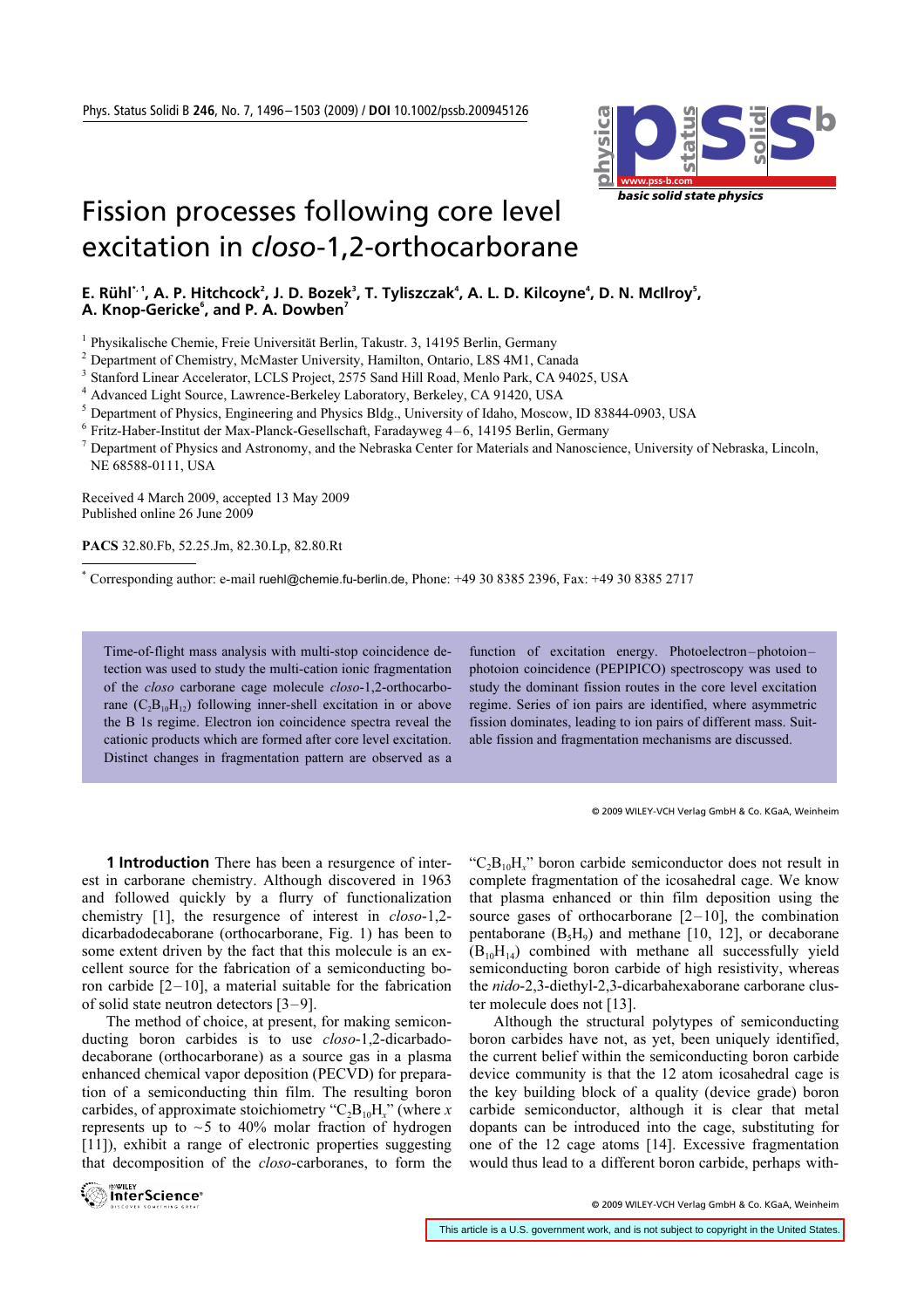

**Figure 1** A schematic structure of closo-1,2-orthocarborane (1,2-  $C_2B_0H_{12}$ , where at two neighboring sites BH is substituted by CH.

out the high bulk resistivities characteristic of the semiconducting boron carbides, but with, perhaps, a greater material hardness.

 Controlled fragmentation of closo-1,2-orthocarborane has been studied in the past in order to understand the fragmentation mechanisms of the singly charged molecules [15]. Complementary work on core level excitation has been communicated before, where the local electronic structure of closo-1,2-orthocarborane was discussed together with model calculations [16]. This is the motivation for the present work, where we report results on the fission mechanisms of core-excited closo-1,2-orthocarboranes. Above the B 1s core threshold fragmentation of the closo-1,2-orthocarborane occurs beyond just the simple loss of the exopolyhedral hydrogen, but as we show in the present work, this fragmentation into ion pairs does have favored pathways.

 It is well-known that dissociative double ionization is a major ionic decay route of core excited molecules and clusters [17–21]. For understanding the fission pathways, which might be of importance to semiconducting film formation, it is important to be able to identify the cation pair formation processes. This can be done by measuring correlated ion pairs via coincidence spectroscopies, which mostly rely on time-of-flight mass spectrometry. This includes photoion–photoion coincidences (PIPICO), where the flight time difference between correlated fragment ions is measured [18, 19, 22]. For large molecules and clusters with a rich mass spectrum producing numerous mass lines by dissociative channels, PIPICO spectra are often difficult to assign. This is due to blended mass lines of the same time-of-flight differences [18, 19, 22]. For these systems, the use of a multi-stop coincidence detection technique permits the identification of individual cation flight times rather than simply differences in flight time. We have used in this work multi-stop time-to-digital detection systems to measure photoelectron–photoion–photoion coincidence (PEPIPICO) spectra, also known as charge separation mass spectrometry (CSMS) [17, 20, 23–25].

 **2 Experimental details** The orthocarborane (i.e.  $\text{c} \log_{10} 1$ ,2-dicarbadodecaborane or  $1, 2$ -C<sub>2</sub>B<sub>10</sub>H<sub>12</sub>) was purchased from either Katchem or Aldrich or prepared using the procedures described in Ref. [15, 16]. The identity and purity of all compounds were determined by nuclear magnetic resonance (NMR), infrared spectroscopy (IR), and mass spectral measurements and compared with literature values. NMR spectra were obtained on a Bruker AVANCE400 operating at <sup>1</sup>H 400.1 MHz, <sup>13</sup>C 100.6 MHz, <sup>11</sup>B 128.38 MHz. Proton and carbon spectra were referenced to solvent, boron spectra to an insert of  $BF_3 \cdot Et_2O$ .

 The time-of-flight mass spectrometer consisted of a two stage acceleration region separated by grids, followed by a 30 cm drift tube. Wiley-McLaren focusing conditions were used [19, 26]. A  $-250$  V/cm or  $-300$  V/cm extraction field was used for the ions. Under these conditions, splitting was not detected for any of the mass peaks, indicating there was negligible distortion of the yields due to loss of high kinetic energy ions and mass discrimination.

 The mass spectra of carboranes are notoriously difficult to assign, since there is hydrogen loss and the boron occurs in two different isotopomers  $(^{10}B$  and  $^{11}B)$ . We use the simplifying nomenclature that  $X^{\hat{N}+}$  is the parent molecule under study with the loss of  $N$  electrons, i.e.  $C_2B_{10}H_{12}\cdot X^{N+}$ , but where hydrogen loss from the parent cation is apparent, this is denoted by  $Y_{12}^+$ . This implies that all fragment units are labeled  $Y_n^*$ , where  $Y^*$  corresponds to  $BH^+$  or CH<sup>+</sup>. Note that isotopic and Y–H<sub>x</sub> distributions tend to blur any such effects in carborane samples, except for the H<sup>+</sup> channel. The overall efficiency for ion detection is estimated to be about 15%. The start of the flight time scale was the signal from an electron accelerated by a field of +250 V/cm (for experiments at the Advanced Light Source) or +300 V/cm (for experiments taken at BESSY-I) to a channelplate or a channeltron adjacent to the ionization region.

Photoelectron-photoion-photoion coincidence (PEPIPICO) spectra were acquired using a custom built multi-stop time-to-digital converter with a time resolution of 12 nsec [17]. Alternatively, a MIPSYS fly TDC was used with 4 or 8 ns time resolution (cf. [27]). The experiments were done at the following synchrotron radiation facilities and beamlines: (i) undulator beamline 9.0.1 of the Advanced Light Source [28] and (ii) the HE-TGM-2 beamline at BESSY-I [29] were both used with almost identical electron and cation detection setups, yielding virtually identical results. In order to avoid excessive accidental coincidences and to keep the overall event rates within the capacity of the processing system, rather narrow entrance and exit slits of the soft X-ray monochromators were used  $-$  typically  $\sim$  10 µm. The photon energy resolution was better than  $0.1$  eV FWHM at the ALS and  $\leq 0.3$  eV at BESSY-I.

#### **3 Results and discussion**

 **3.1 Double ion fragmentation of** *closo***-1,2 orthocarborane** Series of time-of-flight mass spectra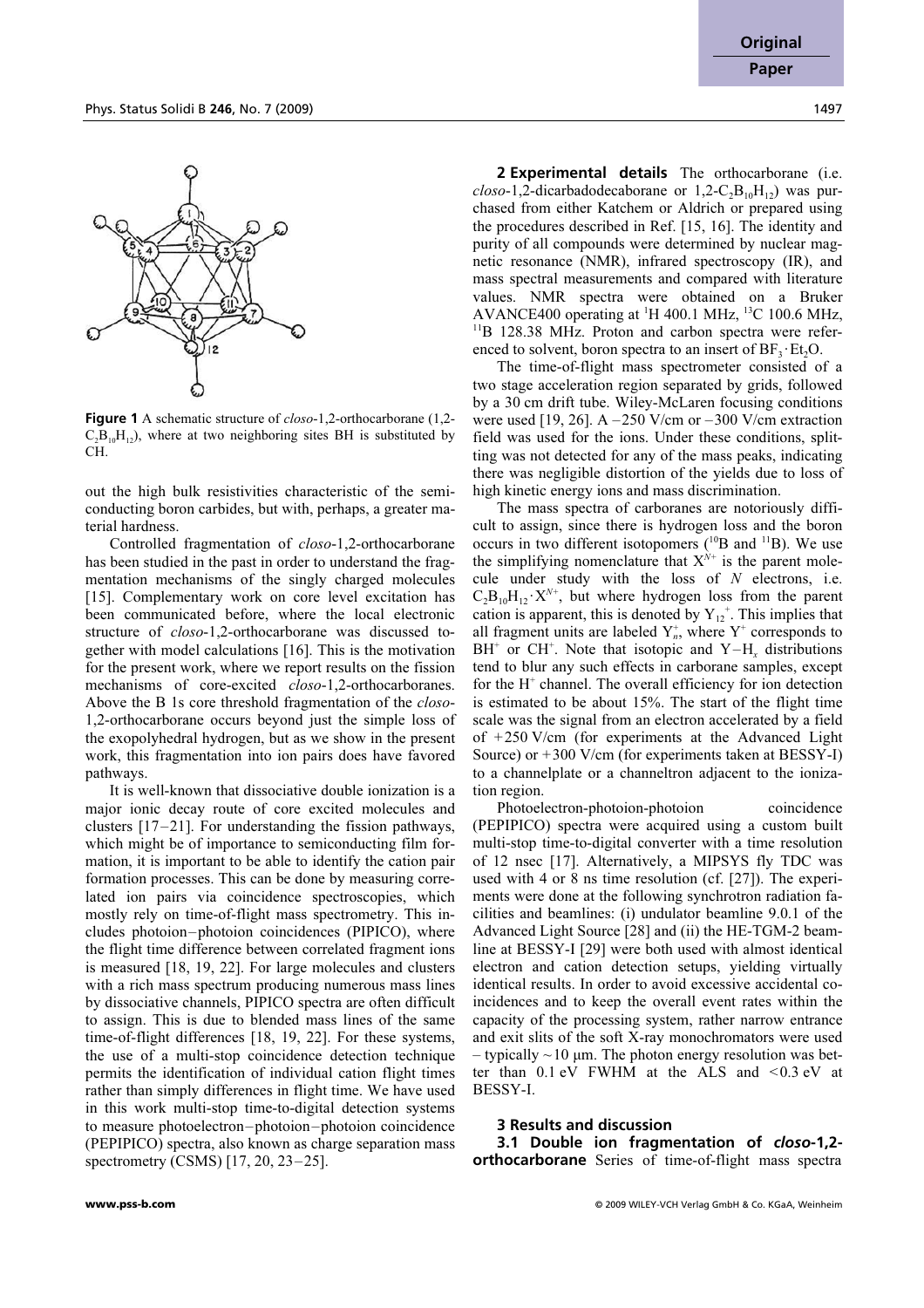



**Figure 2** High extraction field time-of-flight (TOF) mass spectra of closo-1,2-orthocarborane, photoionized at, near, and above the B 1s threshold, as indicated. The peaks correspond to fragment ions with all possible numbers of vertices, symbolized as  $Y_n^+$ where Y represents BH or CH. The parent cation  $(C_2B_{10}H_{12}^+)$  is symbolized by  $X^*$ . Note that the start signal of the time scale was taken from an any-electron detector with 250 eV/cm combined extraction field for positive ions and electrons.

are shown in Fig. 2. Figure 3 shows details of some mass ranges in greater details and improved mass resolution. Different excitation energies are shown in Fig. 2, which are below the B 1s-absortion edge (188 eV photon energy –



**Figure 3** Detailed view on different mass ranges recorded by electron ion coincidence (PEPICO) spectroscopy at  $E = 220$  eV.



**Figure 4** Total ion yield at the B 1s- and C 1s-excitation regimes for  $closo-1$ , 2-dicarbadodecaborane: orthocarborane  $(1, 2-C_2B_{10}H_{12})$ .

see Figs. 2(a) and 4) or above. An intense pre-edge resonance is known to occur at an incident photon energy of 192 eV (see Figs. 2(b) and 4), which is due to various B 1s to valence transitions [16]. At the photon energy of 201 eV, the B 1s electrons are emitted into the continuum (see Figs. the B 1s electrons are emitted into the continuum (see Figs. 2(c) and 4), and 288 eV corresponds to the C 1s  $\rightarrow$  10 a" 2(c) and 4), and 288 eV corresponds to the C  $1s \rightarrow 10$  a"<br>(see Figs. 2(d) and 4), 17 a'-valence transition [16]. Figure 4 shows the total ion yield from orthocarborane in the B 1s- and C 1s-excitation regimes.

 Note that the total cation yield is similar to the absorption cross section, but there are distinct differences, which are reflected in the number of ions produced per absorbed photon [18]. This production of multiple ions is known to enhance the continua relative to the absorption cross section [21], since in these regimes at least two ions are formed per absorbed photon.

 The multiple ion production is a result of dissociative double ionization, which corresponds to fission and is often called "Coulomb-explosion", although, regrettably, the differences between these two processes are often ignored [30]. This is specifically applicable in the case of molecules, which typically do not form a stable molecular dication. Such examples include most small molecules, whereas large molecules often readily form stable dications [31]. The stability of the molecular di-cation is specifically true for cage-like molecules, such as  $C_{60}$ , which shows weak fragmentation [32]. Carboranes are of specific interest to efforts to understand fragmentation of cage like species, since they show both chemical fragmentation from the singly charged molecule [15] as well as stable di-cation formation [16], and are examples where the charge separation pathways are not known in detail.

 Total ion yield spectra shown in Fig. 4 are plotted on the same vertical scale in order to indicate the relative absorption cross section and the importance of elementselective excitation. The pre-edge regime below the B 1sedge exhibits weak cross section [33]. In contrast, the C 1s-edge is superimposed on an intense B 1s-continuum. Overall, this result is not surprising since the atomic ratio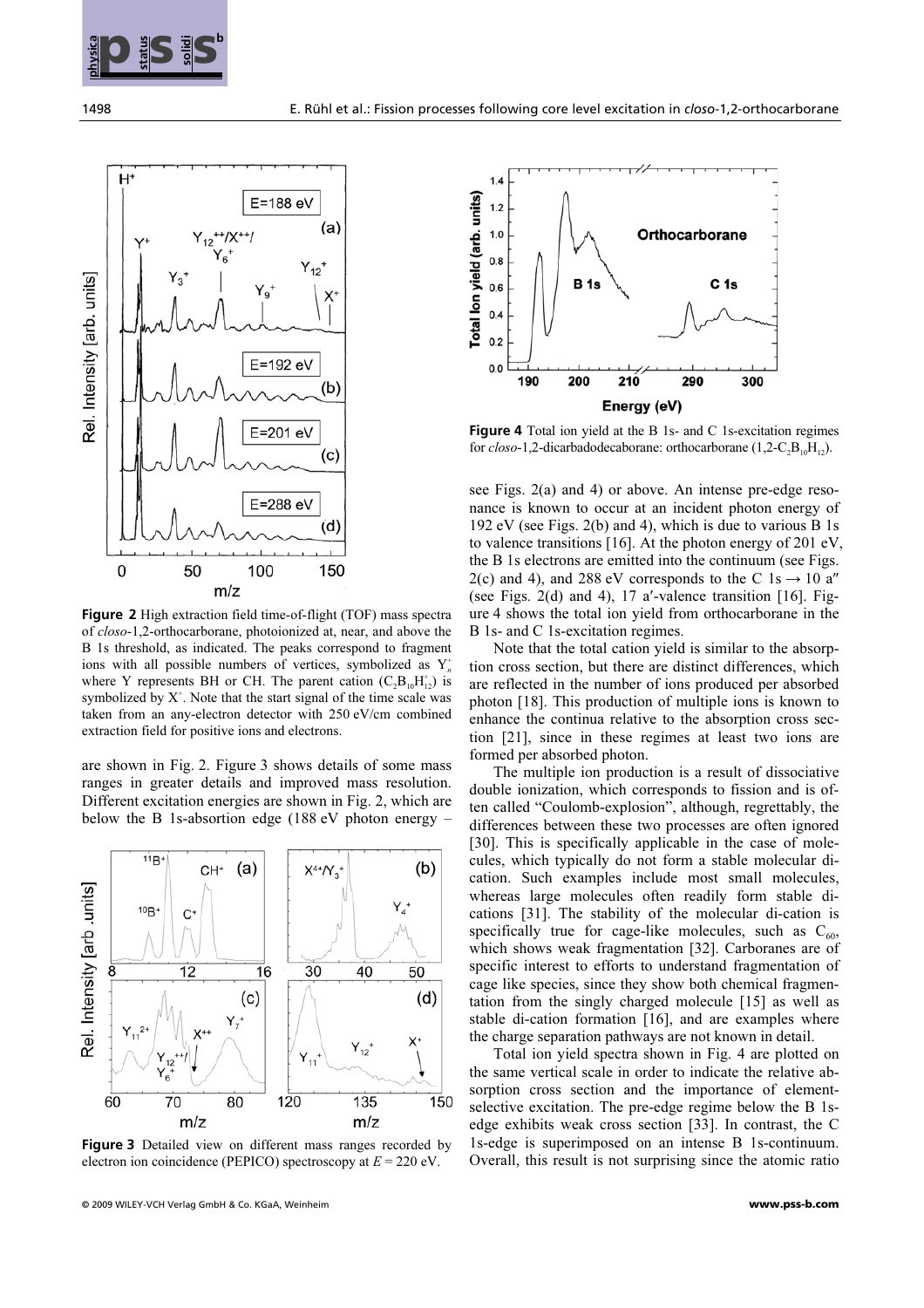between elemental boron and carbon is five in orthocarborane. Therefore, all results obtained from studies in the C 1s-regime contain a sizable background from B 1sexcitation.

 All mass spectra shown in Fig. 2 are dominated by an intense H<sup>+</sup>-signal, similar to previous work [15]. The intensity of this mass signal is used to compare the mass spectra to each other.

The intense signal  $Y^+$  denotes the mass region of  $B^+$  to  $CH<sup>+</sup>$ , as shown in detail in Fig. 3(a). This mass region is clearly split into two or more mass lines, as shown in Figs. 2 and 3(a). A clear assignment based on these low mass resolution results is difficult, considering the substantial kinetic energy release which goes along with fragmentation in the core level excitation regime. The portion at lower masses is assigned to the stable isotopes of boron ( <sup>10</sup>B (natural abundance: 20% [34]) including possible bonding to hydrogen, whereas the high-mass portion is likely due to  $^{11}B$  (natural abundance: 80% [34])) and BH<sup>+</sup>. This signal is blended with  $C^+$  ( $m/z = 12$ ), where Fig. 3(a) indicates that  $m/z = 12$  is essentially due to C<sup>+</sup>, as follows from the ratio of the mass lines of  $10B^+$  and  $11B^+$ , and the intensity of C<sup>+</sup> is substantially weaker than of CH<sup>+</sup> ( $m/z = 13$ ).

 Interestingly, the ratio between both most intense mass lines ( $m/z = 11$  and 13 cf. Figs. 2 and 3(a)) is similar for all excitation energies, whereas a substantial change is observed upon C 1s excitation at 288 eV. This photon energy is located below the C 1s ionization energy, which is known to occur at 292.8 eV [16]. The similar mass peak intensity can be rationalized by the properties of the resonant C 1s→10a″, 17a′-valence excitation. Such core to valence molecular excitations lead to excited singly charged species, so that CH<sup>+</sup> is formed with lower probability than at other photon energies, where direct C 1s photoemission occurs or CH<sup>+</sup> is formed via charge or energy transfer processes, such as e.g. the intramolecular Coulombic decay (ICD) [35, 36]. This ultrafast energy transfer process has been predicted to occur in molecules and clusters, providing an efficient route to delocalize charges of a locally excited system. Such process is then followed by fission, if the internal energy is sufficient. This also indicates that the cations are most efficiently formed upon core level excitation via fission, i.e. from the doubly or multiply charged parent cation or its fragments.

 There are two other prominent mass lines visible in the mass spectra shown in Figs. 2 and 3(b), (c). These are labeled  $\overline{Y}_3^+$  and  $Y_6^+$ . The assignment of the intense  $Y_6^+$  signal is straightforward. It is essentially due to the doubly charged parent  $X^{+}$ , which also shows some loss of hydrogen yielding  $Y_{12}^{+}$ , as shown in Fig. 3(c). In contrast, the mass regime of the parent cation  $X^+$  and  $Y^+_{12}$  marked in Figs. 2 and 3(d) is weak in intensity and is unlike photoionization of valence electron [15]. This weak parent molecular cation production is expected since core level excitation leads to double and multiple ionization [21]. Consistent with this assignment of  $Y_6^+$  to the di-cation  $Y_{12}^{++}$ , is the finding that the  $Y_6^*$  signal is weaker in intensity at the resonant B 1s ex-

citation at 192 eV (see Fig. 2(b)), where similar arguments hold as for the above mentioned variations in  $C^+$  mass signal. This assignment of  $Y_6^+$  to the di-cation  $Y_{12}^{++}$  is also in full agreement with the weak intensity of  $Y_6^*$  at 288 eV (see Fig.  $2(d)$ ). In contrast, in the B 1s-continuum (201 eV), we observe a considerably more pronounced  $Y_6^+$  signal (see Fig. 2(c)).

The other dominant mass signal is  $Y_3^+$ . There might be two different assignments for the mass signal: (i) a fragment consisting of three boron/carbon units and hydrogen; (ii) the quadruply charged parent cation  $(X^{4+}$  (or  $Y^{4+}_{12})$ ). The latter possibility (a quadruply charged parent cation) may be excluded as being the dominant species, since the triply charged parent  $(X^{3+}$  (or  $Y^{3+}_{12})$ ) occurring in the  $Y^+_4$  regime is seen to be weak in intensity and quadruple ionization is expected to be weaker than triple ionization in the soft X-ray regime. It is thus straightforward to assign the major contribution to the  $Y_3^*$  signal to a  $(B/C)_3H_x^*$  fragment, peaking at  $m/z = 39$ . This  $Y_3^+$  or  $(B/C)_3H_x^+$  signal is likely formed from a face of the icosahedral neutral carborane cage (cf. Figure 1). Its intensity also varies with photon energy, similar to  $Y_6^*$ . Therefore, we conclude that the fragment  $Y_3^*$ is predominantly a result of fission and removal of an icosahedral face  $((B/C)_3H_x^+)$  which requires breaking fewer bonds than many other possible fission products. This point is further discussed below in the context of multicoincidence experiments. Clearly, there is weaker intensity upon resonant B 1s- and C 1s-excitation. This change in intensity also affects the other mass signals, which are seen most clearly upon resonant excitation. These come from a background of single ionization, where a broad distribution of mass lines has been found in earlier work [15]. The present results are in full agreement with Ref. [15], where the relative strength of these cations becomes more prominent in spectral regions, where single ionization dominates.

 Figure 5 shows the results from PEPIPICO spectra recorded in the B 1s continuum  $(E = 220 \text{ eV})$ . PEPIPICO spectra are sensitive to processes leading to two correlated cations, i.e. dissociative double or multiple ionization [23]. Figure 5 is recorded in a spectral regime, where Auger processes are the major process contributing to double ionization. Additional experiments were performed at various photon energies, similar to the results shown in Fig. 2.

 It turns out, that the PEPIPICO spectra taken at various photon energies are similar in shape and the significant



**Figure 5** Photoelectron–photoion–photoion coincidence (PEPIPICO) spectrum for closo-1,2-dicarbadodecaborane: orthocarborane  $(1,2-C_2B_{10}H_{12})$  recorded at 220 eV photon energy.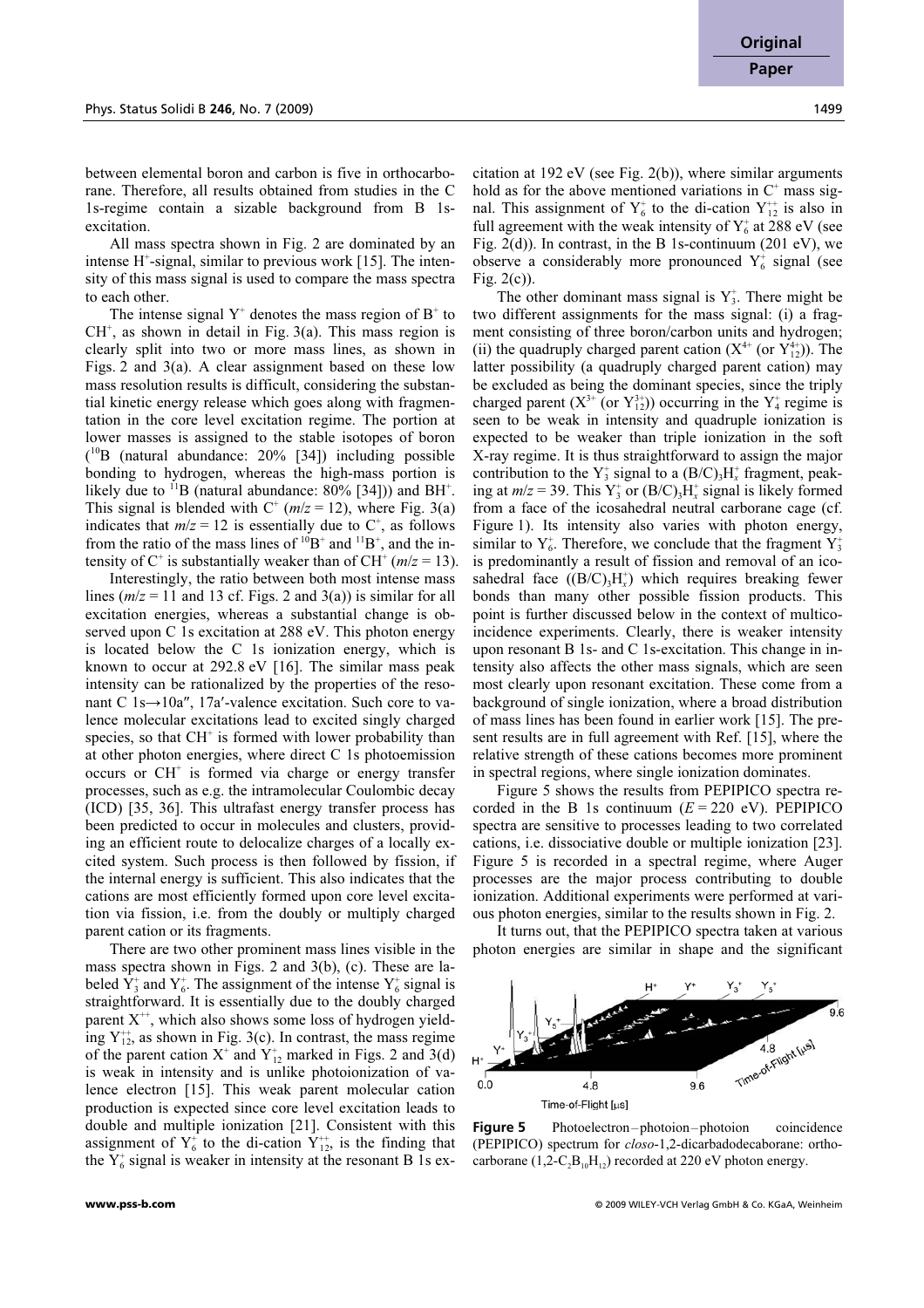

changes are only in the intensities, while the ratio between the coincidence channels remains essentially unchanged. This is in agreement with related work on molecules and clusters, where mostly changes in fission intensity are found upon variations of the excitation energy [27]. Specifically, in the pre-edge regime, where double ionization via Auger channels does not occur, the signal strength is weak and can only come from direct double ionization, i.e. the simultaneous emission of two valence electrons. This is a process that is known to be of weak cross section [37]. The relative strength of PEPIPICO signals increases significantly upon excitation of the near-edge resonance and above the B 1s ionization energy.

 The symmetric fission channels are found along the diagonal of Fig. 5, where ions of the same flight time (i.e. the same *m*/z-values) are formed from a doubly charged precursor. These are dominant in intensity, especially the channels  $H^+/H^+$ ,  $Y^+/Y^+$  (cf. Section 3.3). Among the symmetric channels the dominant ones are due to ion pair of the light fragments, i.e.  $H^{+}/H^{+}$  (33%),  $B^{+}/B^{+}$ (32%), CH<sup>+</sup>/CH<sup>+</sup>(25%), and  $Y_3^{\dagger}/Y_3^{\dagger}$  (9%). This is similar to earlier work on clusters [20], but one has to keep in mind that false coincidences are present in the spectra and appear along the diagonal of the PEPIPICO-spectra, such as in Fig. 5. Contributions to false coincidences are found to be of weak intensity, since the signals on the diagonal are weak above the  $Y^{\dagger}/Y^{\dagger}$ -channel (see Fig. 5). Specifically, the results shown in Fig. 5 indicate, that the symmetric fission channels correspond to 40% of the fission intensity,



**Figure 6** Detailed views represented as contour plots on sections of the photoelectron-photoion-photoion coincidence (PEPIPICO) spectrum for closo-1,2-dicarbadodecaborane: orthocarborane  $(1,2-C_2B_{10}H_{12})$  recorded at 220 eV photon energy  $(Y: C^+$  or  $B^+,$  $X^{\dagger}$ : 1,2-C<sub>2</sub>B<sub>10</sub>H<sub>12</sub>): (a) H<sup>+</sup>/Y<sup>+</sup>-regime; (b) Y<sup>+</sup>/Y<sup>+</sup>-regime; (c) Y<sup>+</sup>/Y<sub>6</sub><sup>-</sup> regime; (d)  $Y^{\dagger}/Y_{11}^{\dagger}$ -regime.

whereas 60% are due to asymmetric fission channels. The latter process generates correlated ion pairs of different mass-to-charge-ratio. This implies that asymmetric fission routes are dominant, which is similar to earlier work on rare gas clusters [20]. The pattern of asymmetric mass fission channels observed in Fig. 5 is quite rich and the groups of cation pairs have been identified. Figure  $6(a) - (d)$ shows regions of some selected fission channels, which are discussed in greater detail below.

 **3.2 The H+ /Y***<sup>n</sup>* **+ fission channel in the photoelectron–photoion–photoion coincidence (PEPIPICO) of** *closo***-1,2-orthocarborane** Coincidences involving protons are one dominant channel of fission processes, corresponding to 38% of the total fission intensity. This dominant channel involving hydrogen cations is explained by the saturation of carboranes by hydrogen. The  $H^+$  is the lighter moiety which is correlated with heavier ion production, and this reaches up to the higher mass regime of  $Y_{11}^+$ (up to  $m/z = 135$  with weak intensity). This implies that simple two body fragmentation processes are not dominant. This is unlike fission processes occurring in small molecules [23]. Evidently, more complicated processes occur in numerous fission pathways. These multiple fission pathways are more clearly distinguished by PEPIPICO spectroscopy and cannot be readily identified in the simple PIPICO spectra.

There are two intense processes involving  $H^+$ : (i)  $H^+/H^+$ and (ii)  $H^{\dagger}/Y^{\dagger}$ . Their relative intensity is 12.9% and 14.4% of the total fission intensity, respectively. The other  $H^{\dagger}/Y_n^{\dagger}$ channels ( $n \le 11$ ) are weak in intensity, with 10% of the fission intensity. The dominant  $H^{\dagger}/Y^{\dagger}$ -channel indicates that fission occurs upon localized excitation at one of the C- or B-sites of the cage, assuming that hydrogen is almost transparent in the B 1s- and C 1s-regime.

A local  $B^{++}$  or  $C^{++}$  leads to the correlated fragments  $H^+ + B^+$ ,  $H^+ + BH^+$ , and  $H^+ + CH^+$ , where the former channel is dominant. The observation of these ion pairs could imply that fission occurs locally at one corner of the cage, i.e. without any charge delocalization. We will discuss further below that this appears to be unlikely, when the kinetic energy release of the fragments is considered, indicating that these come most likely from different parts of the molecule. The ratio of the signals shown in Fig. 6(a) indicates that H<sup>+</sup> is predominantly correlated with atomic boron  $(B^+)$ , a weaker fraction of 16% leaves the BH<sup>+</sup> moiety intact. Coincidences involving atomic carbon yield H<sup>+</sup>/CH<sup>+</sup> occur. Since the signal at  $m/z = 12$  is ascribed to BH<sup>+</sup>, caution must be used in considering the mixing ratio of both elements in the mass spectra of closo-1,2-orthocarborane.

 We can only speculate about the fission mechanism and the size of the unseen neutral or neutrals, which cannot be investigated by PEPIPICO spectroscopy. It is known that a detailed peak shape analysis permits to derive information on the fission process as well as the neutrals that are formed before or after fission [23], but in the case of H<sup>+</sup>-channels the analysis is difficult, since most of the ki-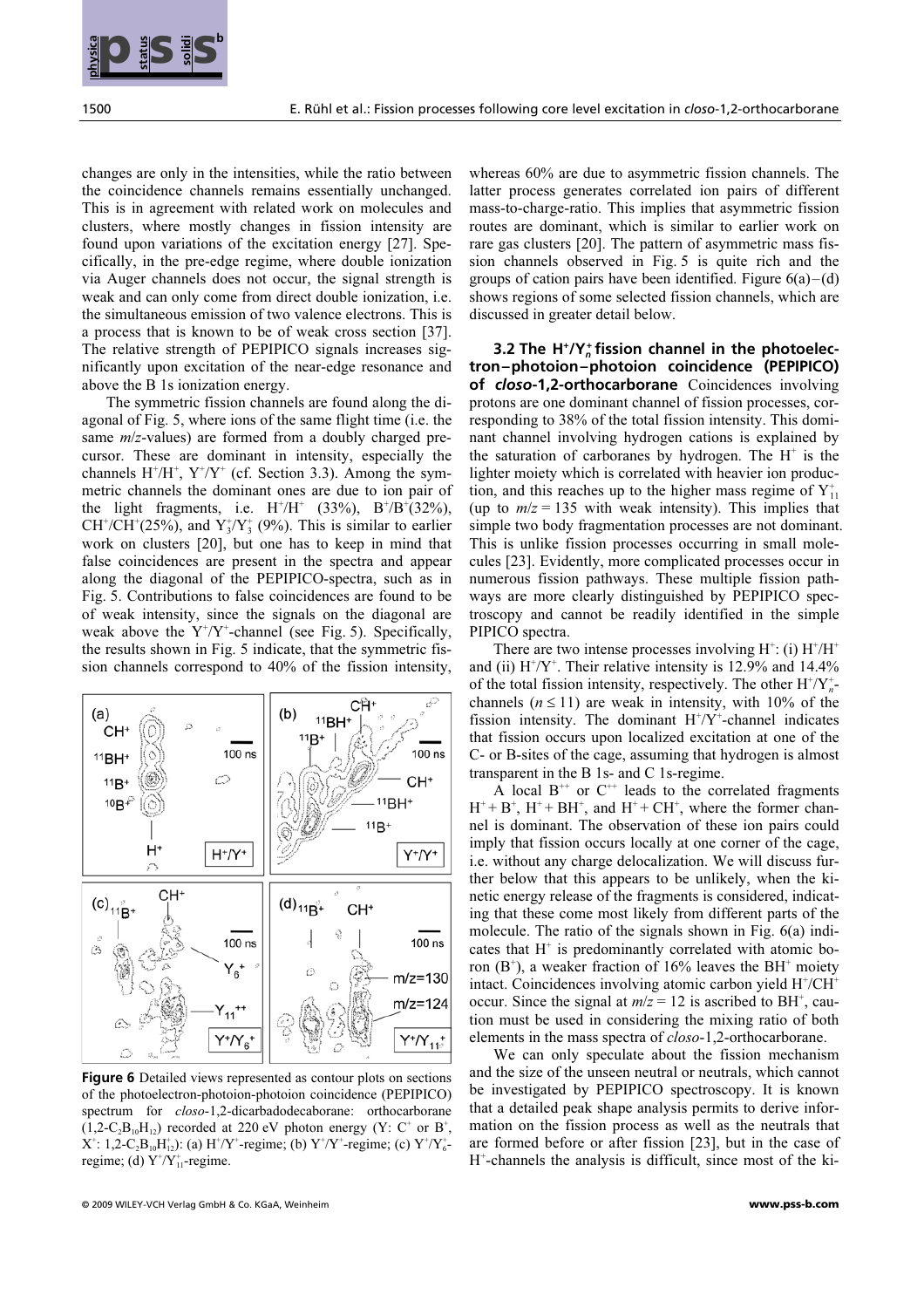**Original Paper**

netic energy is taken by the proton as the lighter moiety [24]. Figure 6(a) shows in greater detail in a contour diagram the  $H^{\dagger}/Y^{\dagger}$ -channels. The patterns are almost round shaped and do not permit to derive a slope of the coincidence signals. The width of the  $H^+/B^+$ -signal is  $120 \pm 10$  ns, as derived for the PIPICO width, i.e. perpendicular to the main diagonal (corresponding to a cut through the signal at a slope of  $-1$ ). The kinetic energy release (KER) would then be  $3.5 \pm 0.5$  eV, using the results from earlier work [38]. This implies that the unseen neutral corresponds to  $Y_{11}$ . This kinetic energy release is compatible with the molecular structure of *closo*-1,2-orthocarborane  $(C_2B_{10}H_{12})$ , considering the bond length published earlier [16]. In a simple electrostatic picture a kinetic energy release of  $3.5 \pm 0.5$  eV corresponds to a charge separation distance of  $4.2 \pm 0.6$  Å. This result corresponds to the maximum charge separation in orthocarborane, if the geometry of the neutral is considered. This result may imply that the charges delocalize before fission occurs, implying that the assumed fission mechanism is correct.

 **3.3 The Y+ /Y***<sup>n</sup>* **+ fission channel in the photoelectron–photoion–photoion coincidence (PEPIPICO) of** *closo***-1,2-orthocarborane** The other dominant series of cation pairs is  $Y^{\dagger}/Y_n^{\dagger}$  (cf. Figs. 5 and 6(b)). It contains 42% of the fission intensity. Similar to the  $H^{\dagger}/Y_n^{\dagger}$ -channels, all products of the heavier moiety up to  $Y_{11}^+$  are observed (see Fig. 6(d)). This can be explained by a process, where two corners of the icodahedron are involved in charge separation. The most dominant signal is located near the diagonal, i.e.  $Y^{\dagger}/Y^{\dagger}$ , where ca. 65% of the intensity of this cation pair series are located. This comes predominantly from the symmetric fission channels  $B^+/B^+$  (47% of the  $Y^+ / Y^+$  signal) and CH<sup>+</sup>/CH<sup>+</sup> (21% of the  $Y^+ / Y^+$  signal). The intense CH<sup>+</sup>/CH<sup>+</sup> signal indicates that positive charges are likely trapped at carbon sites. This appears to be not explained by the ionization energies of the constituents, since both C and CH have higher ionization energies than B and BH. We can speculate that the carbon moieties are charge traps because of low lying unoccupied electronic levels, which stabilize the di-cations. The channel  $B^{\dagger}/CH^{\dagger}$  is clearly identified in Fig. 6(b). It is weak (9% of the  $Y^{\dagger}/Y^{\dagger}$ signal), whereas the channel BH<sup>+</sup>/CH<sup>+</sup> is only observed with minor intensity (4% of the  $Y^{\dagger}/Y^{\dagger}$  signal). The signal width of the  $B^{\dagger}/CH^{\dagger}$ -cation pair is 60 ns and the shape is fairly isotropic (see Fig. 6(b)). This indicates that the kinetic energy release (KER) is small. Assuming a mechanism similar to that used for the discussion of the  $H^+/B^+$ signal yields a small KER of 0.2 eV. It remains speculative to consider other mechanisms which might explain this weak cation pair.

 An interesting cation pair is observed in Fig. 6(c). This corresponds to the  $CH^{\dagger}/Y_{11}^{\dagger}$  channel. There is no equivalent  $B^{\dagger}/Y_{11}^{\dagger}$ -signal. Weaker intensity is found for both the  $B^{+}/Y_{6}^{+}$  and CH<sup>+</sup>/ $Y_{6}^{+}$ -signal. The CH<sup>+</sup>/ $Y_{11}^{++}$ -signal has a slope that is  $-1 \pm 0.1$ , indicating that this signal is due to dissociative triple ionization, where one charge is located at

CH<sup>+</sup>. A KER of  $4.5 \pm 0.5$  eV is deduced from the signal width, yielding a fission distance of  $3.2 \pm 0.4$  Å. This distance is compatible with the size of the cage of the neutral molecule and underlines that the kinetic energy release (KER) is related to the size of the molecular cage.

The cation pair regime  $Y^{\dagger}/Y_{11}^{\dagger}$  contributes to 3% to the fission intensity (see Fig. 6(d)). The main signals correspond to  $^{11}B^{+}/(m/z = 124)$  (31% of the Y<sup>+</sup>/Y<sub>11</sub>-intensity) and CH<sup>+</sup>/( $m/z = 124$ ) (31% of the Y<sup>+</sup>/Y<sup>+</sup><sub>1</sub> and CH<sup>+</sup>/(*m*/*z* = 124) (31% of the Y<sup>+</sup>/Y<sup>+</sup><sub>11</sub>-intensity). The <sup>11</sup>B<sup>+</sup>/(*m*/*z* = 124) is long shaped (width of 130 ± 10 ns) with a signal slope of  $-1 \pm 0.05$ . This is typical for two body fission processes or deferred charge separations [23]. A kinetic energy release (KER) of  $4.6 \pm 0.5$  eV is derived for the assumed deferred charge separation, where it is assumed that hydrogen loss occurs prior to charge separation. This KER can be explained if the charges are located at the carbon or boron sites in the icosahedron, if a maximum charge separation is considered. Figure 6(d) also indicates that other  $Y^{\dagger}/Y^{\dagger}_{11}$ -channels of  $Y^{\dagger}_{11}$  fragments containing more hydrogen are weak. Somewhat more intensity of such channels (involving up to  $m/z = 130$ ) is observed for coincidences involving  $\overrightarrow{CH}^+$ .

**3.4 The Y<sub>2</sub>** and Y<sub>3</sub> fission channels in the photo**electron–photoion–photoion coincidence (PEPIPICO) of** *closo***-1,2-orthocarborane** All fission processes involving  $Y_2^+$  as a lighter moiety are weak and occur only with spurious intensity (1.5% of the fission intensity). Evidently, this cation is unstable and may undergo, if formed, a secondary loss of a neutral Y unit, contributing to the  $Y^+$ channels.

The cation pairs containing  $Y_3^*$  as a lighter moiety are more intense, yielding ca. 6% of the fission intensity, of which the symmetric fission dominates. As noted above, the  $Y_3^*$  corresponds to removing a face of the icosahedral cage and breaks fewer bonds, so must be considered a likely fission route. Fission leading to ion pairs heavier than  $Y_3^*$  as a lighter moiety are weak in intensity. This underlines that fission in orthocarborane leads to highly asymmetric product channels, if one neglects the intense symmetric product pairs  $H^+/H^+$  and  $Y^+/Y^+$ .

 **4 Conclusions** This study has provided coincidence time-of-flight (PEPICO and PEPIPICO) mass spectra of closo-1,2-orthocarborane, excited in the B 1s region, as a function of photon energy. The results reveal massive fragmentation in the inner-shell regime, where distinct changes in ion intensity are observed as the photon energy is tuned from below the B 1s-edge to the C 1s-edge. It is already evident from PEPICO experiments that double ionization modifies the coincidence mass spectra. This becomes evident from the intense di-cation mass lines  $Y_{12}^{++}$ .

 Further insight into the fission channels has now been obtained from PEPIPICO experiments. It is found that symmetric fission yields mostly the light fragments  $H^+$  and Y<sup>+</sup>. Series of asymmetric fission are observed, where the dominant ones involve either  $H^+$  or  $Y^+$  as a lighter moiety.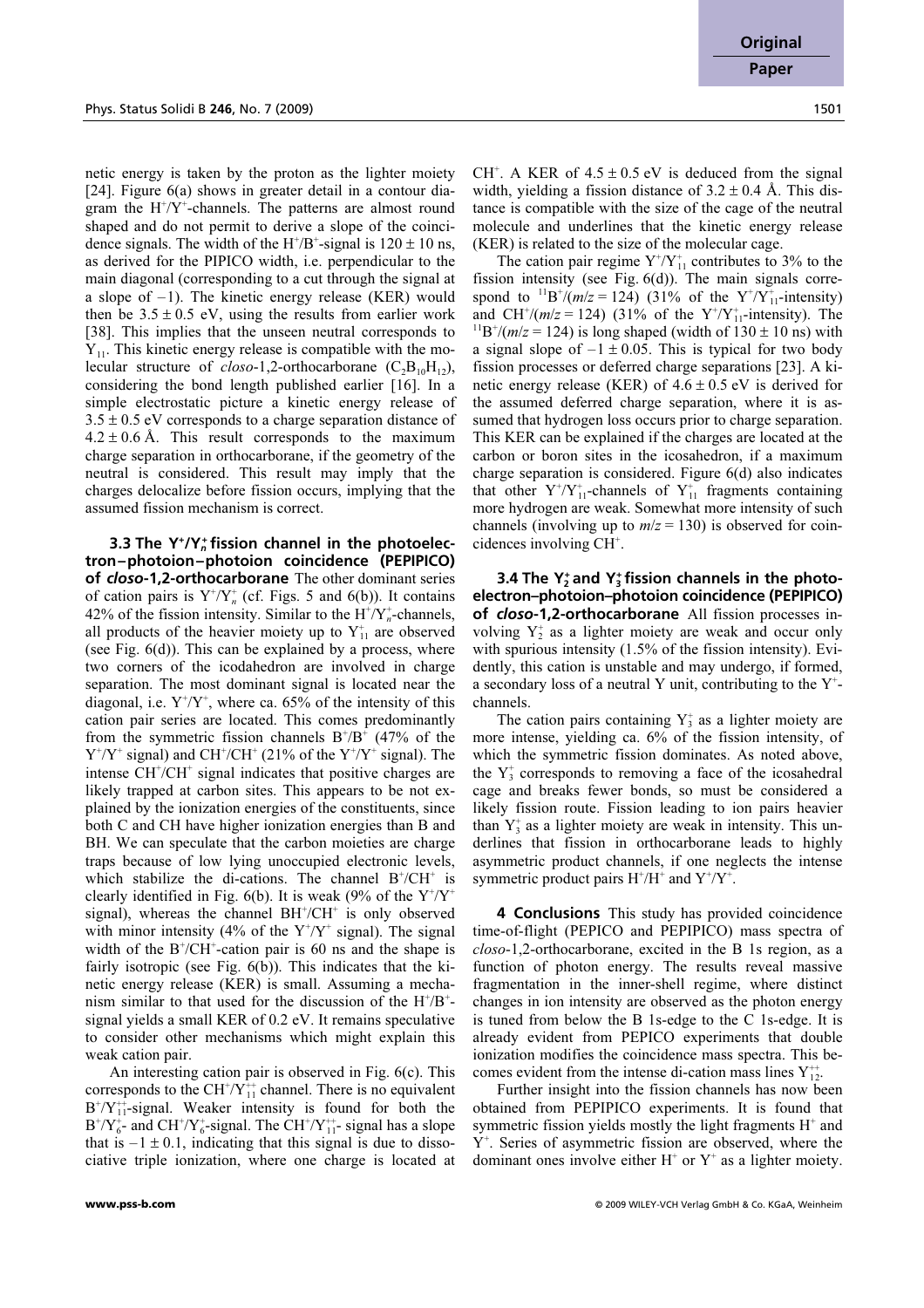The natural isotope abundance and loss of hydrogen do not permit to assign unequivocally the fission mechanisms. However, some selected examples of fission routes are discussed by model mechanisms, indicating that the size of the cage leads to plausible values of charge separation distances, as calculated from the experimental kinetic energy releases. It is also observed that boron undergoes massive hydrogen loss, whereas CH<sup>+</sup> remains intact in fission. Channels involving  $CH<sup>+</sup>$  appears to be more intense in some cases than the corresponding  $B^+$  channels. This is taken as evidence that the carbon moieties are traps for the positive charges in doubly charged orthocarborane.

 X-ray-induced and plasma-enhanced CVD are suitable methods to prepare semiconducting boron carbide films. The processes leading to these films have been discussed recently in the context of the singly charged fragment ions [15]. The present work clearly indicates that fission dominates in the soft X-ray regime above the B 1s-edge. These processes lead with high intensity to the loss of protons as well as the formation of the charged atomic fragments  $B^+$ and CH<sup>+</sup>. Correlated fragments of higher mass are clearly less important.

**EXERCT: SEC INTERNATIONAL TERRCHAND CONSULTER CONSULTER CONSULTER CONSULTER CONSULTER CONSULTER CONSULTER CONSULTER CONSULTER CONSULTER CONSULTER CONSULTER CONSULTER CONSULTER CONSULTER CONSULTER CONSULTER CONSULTER CONS**  There are several implications for materials science that follow from the observed favorable fission process for orthocarborane above the core ionization thresholds. The inclusion of small fragments in the semiconducting boron carbide grown from the fragmentation of the closocarboranes may help explain some of the unusual self doping that is observed in this unusual semiconductor [3, 8]. While synchrotron radiation initiated decomposition of the closo-carboranes will result in a semiconducting boron carbide, the resulting devices do not exhibit as good a figure of merit as those devices formed from materials resulting from the plasma enhanced decomposition of the closocarboranes [10] or by decomposition of the closocarboranes using soft X-rays well below the core ionization thresholds. These different boron carbides may in fact be different boron carbide polytypes, as a result of different abundances of the closo-carborane fragments.

**Acknowledgements** This work was financially supported by the Natural Sciences and Engineering Research Council of Canada, the National Science Foundation through grant CHE-0415421 and CHE-0650453, the Deutsche Forschungsgemeinschaft through grant RU 420/8-1, and the Fonds der Chemischen Industrie. We thank the staff of the Advanced Light Source (funded by DoE) and BESSY for their assistance. We thank Dr. Walter Braun (BESSY and Helmholtz-Centre Berlin for Materials and Energy) for his continuous encouragement and support of our work during the last decades.

#### **References**

 [1] T. L. Heying, J. W. Ager, S. L. Clark, D. J. Mangold, H. L. Goldstein, M. Hillman, R. J. Polak, and J. W. Szymanski, Inorg. Chem. 2, 1089 (1963). H. Schroeder, T. L. Heying, and J. R. Reiner, Inorg. Chem. 2, 1092 (1963).

 T. L. Heying, J. W. Ager, S. L. Clark, R. P. Alexander, S. Papetti, J. A. Reid, and S. I. Trotz, Inorg. Chem. 2, 1097 (1963).

- S. Papetti and T. L. Heying, Inorg. Chem. 2, 1105 (1963).
- M. M. Fein, J. Bobinski, N. Mayes, N. Schwartz, and M. S. Cohen, Inorg. Chem. 2, 1111 (1963).

 M. M. Fein, D. Grafstein, J. E. Paustian, J. Bobinski, B. M. Lichstein, N. Mayes, N. N. Schwartz, and M. S. Cohen, Inorg. Chem. 2, 1115 (1963).

 D. Grafstein, J. Bobinski, J. Dvorak, H. Smith, N. Schwartz, M. S. Cohen, and M. M. Fein, Inorg. Chem. 2, 1120 (1963). D. Grafstein, J. Bobinski, J. Dvorak, J. E. Paustian, H. F. Smith, S. Karlan, C. Vogel, and M. M. Fein, Inorg. Chem. 2, 1125 (1963).

D. Grafstein and J. Dvorak, Inorg. Chem. 2, 1128 (1963).

- [2] S.-D. Hwang, D. Byun, N. J. Ianno, P. A. Dowben, and H. R. Kim, Appl. Phys. Lett. 68, 1495 (1996). S.-D. Hwang, N. B. Remmes, P. A. Dowben, and D. N. McIlroy, J. Vac. Sci. Technol. B 14, 2957 (1996). S.-D. Hwang, K. Yang, P. A. Dowben, A. A. Ahmad, N. J. Ianno, J. Z. Li, J. Y. Lin, H. X. Jiang, and D. N. McIlroy, Appl. Phys. Lett. 70, 1028 (1997). S.-D. Hwang, N. Remmes, P. A. Dowben, and D. N. McIlroy, J. Vac. Sci. Technol. A 15, 854 (1997). D. N. McIlroy, S.-D. Hwang, K. Yang, N. Remmes, P. A.
	- Dowben, A. A. Ahmad, N. J. Ianno, J. Z. Li, J. Y. Lin, and H. X. Jiang, Appl. Phys. A 67, 335 (1998). S. Balaz, D. I. Dimov, N. M. Boag, Kyle Nelson, B. Mon-
	- tag, J. I. Brand, and P. A. Dowben, Appl. Phys. A 84, 149 (2006).

 L. Carlson, D. LaGraffe, S. Balaz, A. Ignatov, Ya. B. Losovyj, J. Choi, P. A. Dowben, and J. I. Brand, Appl. Phys. A 89, 195 (2007).

 P. A. Dowben, O. Kizilkaya, J. Liu, B. Montag, K. Nelson, I. Sabirianov, and J. I. Brand, Mater. Lett. 63, 72 (2009).

- [3] A. N. Caruso, Ravi B. Billa, S. Balaz, Jennifer I. Brand, and P. A. Dowben, J. Phys.: Condens. Matter 16, L139 (2004).
- [4] B. W. Robertson, S. Adenwalla, A. Harken, P. Welsch, J. I. Brand, P. A. Dowben, and J. P. Claassen, Appl. Phys. Lett. 80, 3644 (2002).
- [5] B. W. Robertson, S. Adenwalla, A. Harken, P. Welsch, J. I. Brand, J. P. Claassen, N. M. Boag, and P. A. Dowben, in: Advances in Neutron Scattering Instrumentation, edited by I. S. Anderson and B. Guérard, Proc. SPIE 4785, 226 (2002).
- [6] S. Adenwalla, R. Billa, J. I. Brand, E. Day, M. J. Diaz, A. Harken, A. S. McMullen-Gunn, R. Padmanabhan, and B. W. Robertson, in: Penetrating Radiation Systems and Applications V, Proc. SPIE 5199, 70 (2003).
- [7] K. Osberg, N. Schemm, S. Balkir, J. I. Brand, S. Hallbeck, P. Dowben, and M. W. Hoffman, IEEE Sens. J. 6, 1531  $(2006)$ . K. Osberg, N. Schemm, S. Balkir, J. I. Brand, S. Hallbeck,

and P. Dowben, in: Proc. 2006 IEEE International Symposium on Circuits and Systems (ISCAS 2006), p. 1179.

 [8] A. N. Caruso, P. A. Dowben, S. Balkir, N. Schemm, K. Osberg, R. W. Fairchild, O. B. Flores, S. Balaz, A. D. Harken, B. W. Robertson, and J. I. Brand, Mater. Sci. Eng. B 135, 129 (2006).